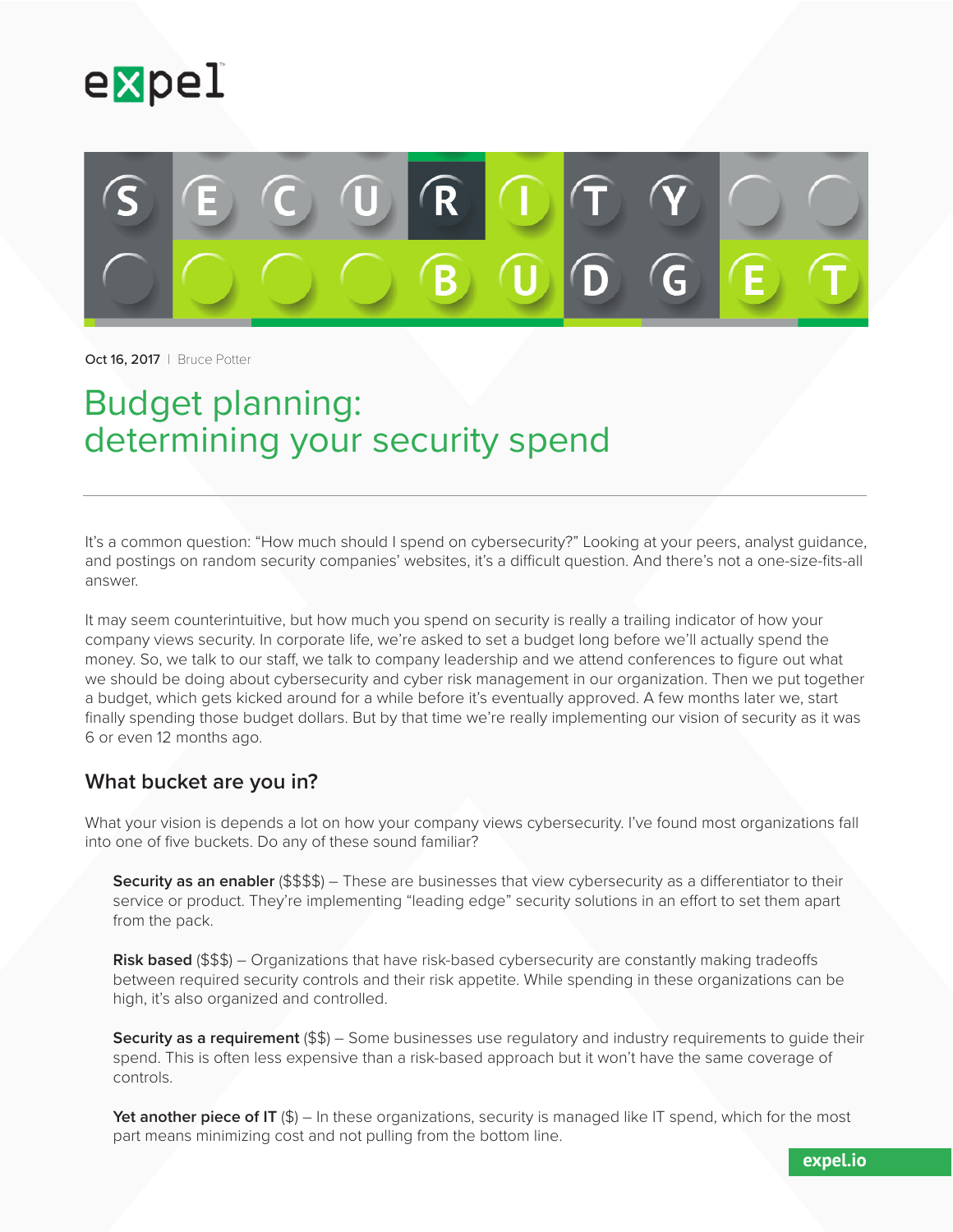

**Reactionary** (\$?\*!\$) – This is the "let the winds blow us where they may" strategy of cybersecurity. When things go badly, there's a large spend. When they go well, the spend is minimal.

## **Real Dollars**

By now I'm guessing you've plotted what bucket your organization is in. But practically, how big are those dollar signs? According to [Gartner](http://www.gartner.com/newsroom/id/3539117), cybersecurity spend can vary from 1% to 13% of the overall IT budget. That's a pretty big range that doesn't speak well to the maturity of the state of the security profession. At the low end of that spend, you'll have organizations with minimal security controls and security incidents that go undetected and unaddressed for long periods of time. At the high end, you've got armies of dedicated staff, heavy tolling and engaged executives sponsoring cybersecurity initiatives.

Be aware, though, that absolute dollars are only one measurement. It's important to understand where this money is being spent… or more appropriately where it *could* be spent. Cybersecurity spend comes in many forms including staff, security software, hardware, contractor support, and outside services. Depending on your needs, you'll find you get different levels of value depending on which buckets you spend your dollars in. For instance, in a small organization that is sensitive to hiring more staff, contract support or outside services may be a better bet than ramping up staffing. In larger, more sophisticated organizations, spending on software and hardware that automates existing security controls and processes may be the best thing you can do. Each approach has a different price tag and will affect where you land on the one to 13 percent spectrum.

#### **Find your focus (aka it's all about outcomes)**

If you're struggling to figure out what type of security organization you're trying to be and what your long-term strategy is, my advice is to focus on your desired outcomes – both in proactive and reactive situations. Ask yourself: "What outcomes do I want, and when do they need to be possible?" Combine the answers to help focus your initial budget thinking… or at least rationalize your planned spend and set company expectations on realistic outcomes. If your budget and expectations don't match (typically the budget is too small to meet the desired expectations) you need to do one of three things: 1) get more budget, 2) right-size expectations, 3) find a new job proactively because this story won't end well and you will likely be the scapegoat.

### **Avoiding the trap door when you're in the breach zone**

There will always be ebbs and flows when it comes to how much money there is to go around. Everyone has lived through a budget crunch at some point and had to tighten belts and live off less. On the flip side, if you've suffered a major security event recently, your budget likely got a bump to help you deal with the breach, response activities, and remediation. I call this the "breach zone". If you've been there you've probably also witnessed the "panic spending" that typically follows. Spending that windfall quickly is often seen as a proxy for progress. But it can also be a trap that sets you up for failure down the line. Why? Panic spending often results in buying products and services you don't ultimately get value from. What's worse is that you're then stuck paying for those products out into the future – increasing your long-term budget needs even more with things you don't need. Not to mention the time it takes to maintain them. It's a bit like stretching to afford a sports car but then you realize you can't afford the expensive gas and insurance.

A healthier approach is to use the specter of a breach to drive your budgeting process. If you're lucky enough to have escaped a breach, congrats. Pretend you have and go back to that outcome-based approach I talked about earlier. What do you need? What would you want to change in your org to achieve them? What investments would you make and what would you do differently? Use those answers to guide your budget process. Scenario based budget planning can help you build a budget for the security you're likely to need and